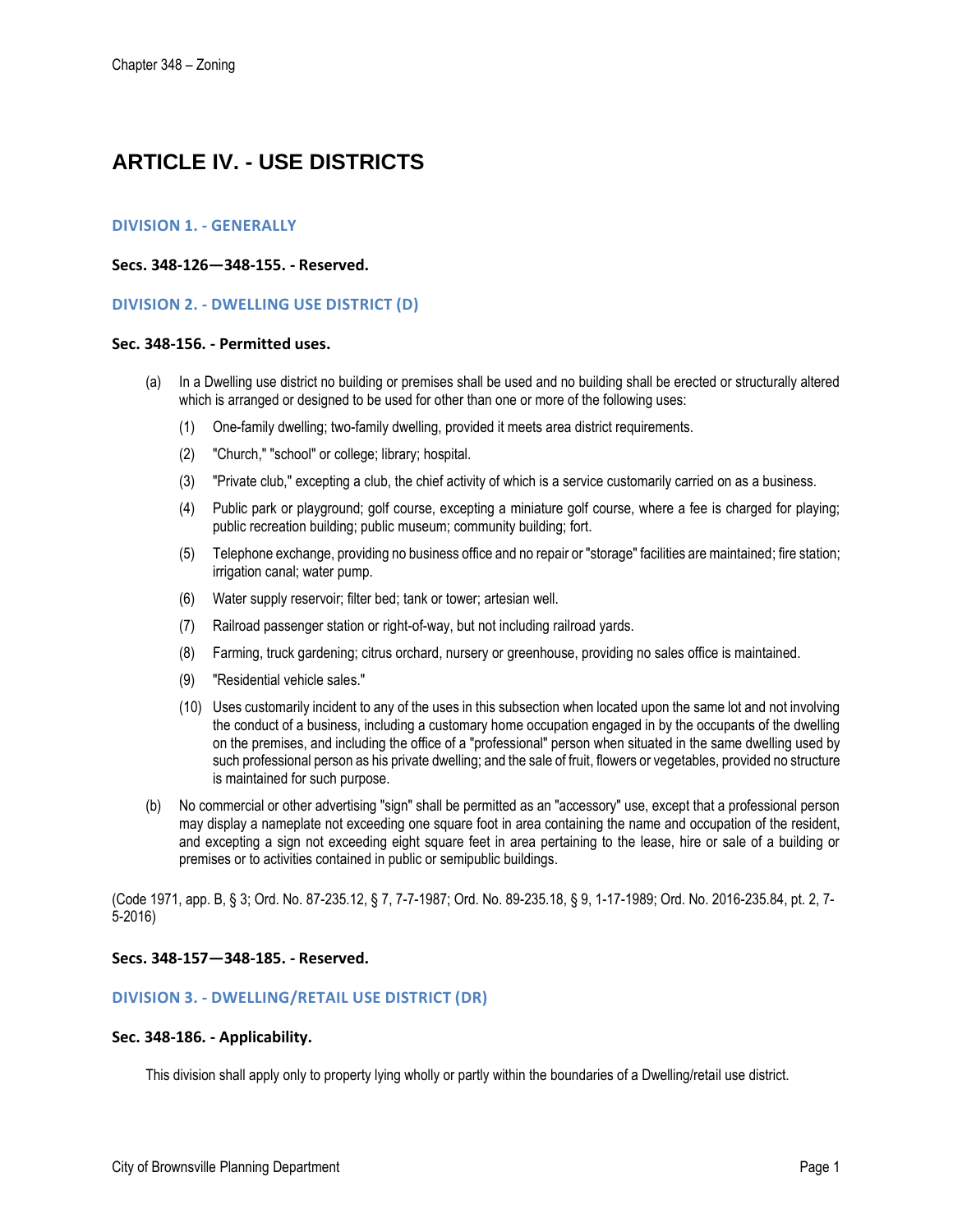(Code 1971, app. B, § 3.5; Ord. No. 235.4, § 1, 5-12-1981; Ord. No. 235.8, §§ 1, 2, 6-3-1986; Ord. No. 87-235.10, § 5, 3-3-1987)

## **Sec. 348-187. - Permitted uses.**

In a Dwelling/retail use district, permitted uses are as follows:

- (1) Any use or accessory use permitted in a Dwelling use district.
- (2) Required off-street parking to serve the premises.

(Code 1971, app. B, § 3.5(a); Ord. No. 235.4, § 1, 5-12-1981; Ord. No. 235.8, §§ 1, 2, 6-3-1986; Ord. No. 87-235.10, § 5, 3-3- 1987)

## **Sec. 348-188. - Conditional uses.**

In a Dwelling/retail use district, conditional uses are as follows:

- Retail florist shop; on-premises storage or "manufacture" of groceries, foods, or beverages for retail sale on the premises but not for on-premises consumption; all subject to the following conditions:
	- a. The lot, any outdoor lighting, and all structures shall have a residential appearance;
	- b. The use shall be entirely contained within one or more buildings and shall be owned and operated by persons residing on the same lot;
	- c. There shall be no drive-up window or curb service; and
	- d. The maximum "gross floor area" on the premises occupied by business-related uses shall not exceed the following:
		- 1. Seven hundred square feet if the premises "front on" a road right-of-way that is at least 70 feet wide;
		- 2. Four hundred square feet if fronting on one that is at least 60 feet wide;
		- 3. Two hundred square feet if fronting on one that is at least 50 feet wide;
		- 4. One hundred square feet if fronting on one that is at least 40 feet wide; and
		- 5. Zero if fronting on one that is less than 40 feet wide.
- (2) Karate/judo school, subject to subsection (1)a through (1)c of this section and the additional condition that the maximum gross floor area on the premises occupied by business-related uses shall not exceed 1,600 square feet and the premises shall front on an "arterial" or "collector."
- (3) Permanent signs, subject to the condition that permanent signs shall pertain to the occupancy of the building, shall be mounted flat against the building, shall not exceed ten square feet per lot, and shall not be artificially illuminated.
- (4) Other accessory uses, subject to the condition that the accessory use shall not pose a hazard to the community and shall not provide any external evidence of its existence.
- (5) "Wet store," subject to subsection (1)a through (1)d of this section and the following additional conditions:
	- a. The premises shall front on an existing arterial or collector; and
	- b. The premises shall nowhere be within a radius of 200 feet from public school property.
- (6) Mobile food vendor base, subject to subsection (1)a, (1)c, and (1)d of this section and all of the following additional conditions:
	- a. The use shall be owned and operated exclusively by persons residing on the same lot.
	- b. The number of mobile food vending units associated with such lot shall be limited to one.
	- c. The mobile unit shall leave such lot no more than three times and return to such lot no more than three times in any 24-hour period.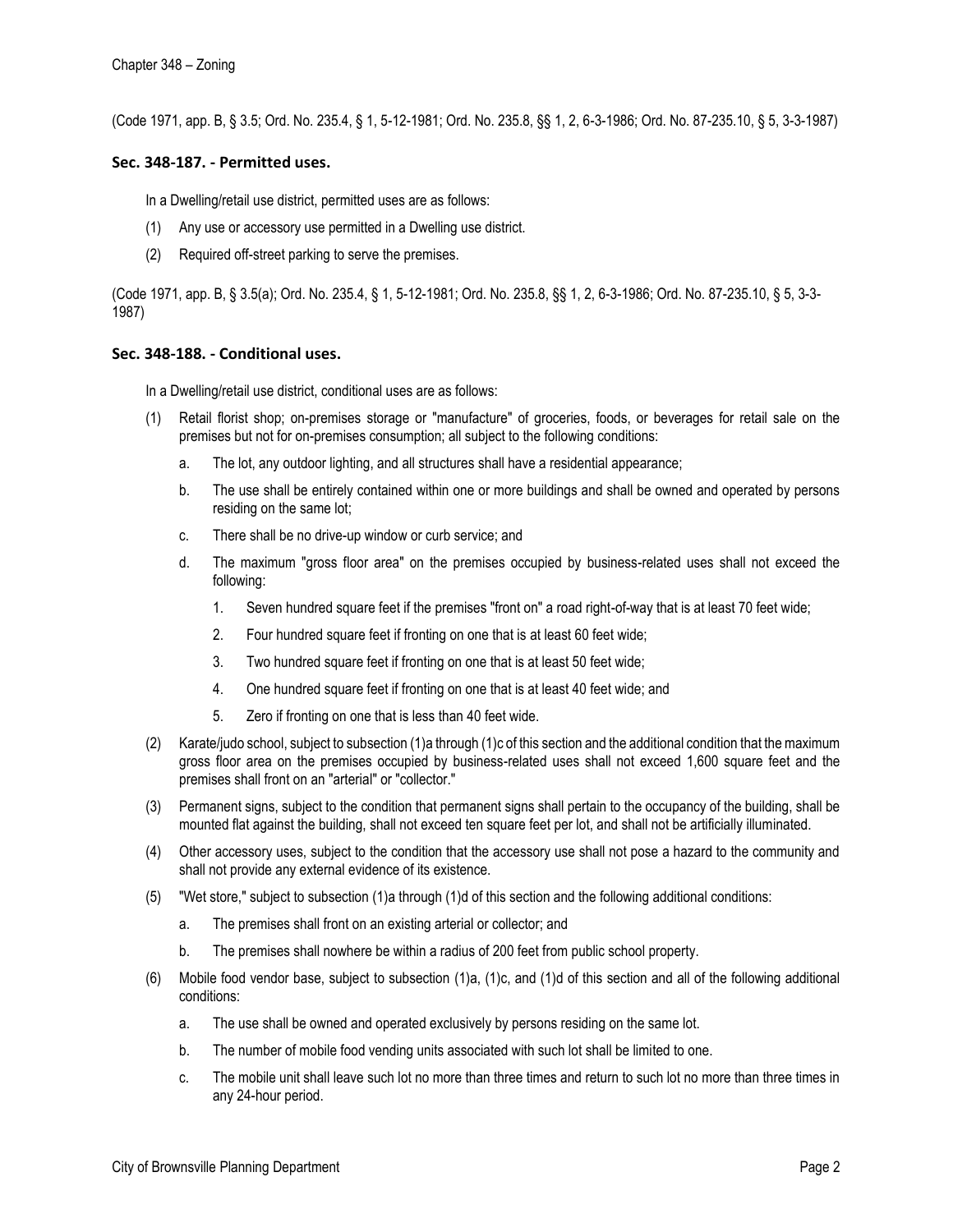- d. The mobile unit shall not be moved or serviced at such lot from 9:00 p.m. to 6:00 a.m.
- e. The mobile unit shall be parked in a closed garage or parked as far away from streets as possible.
- f. Persons residing on such lot shall not allow any of their vehicles, including but not limited to family car, mobile unit, boat trailer, to be parked on a public sidewalk or inside any road right-of-way in conjunction with either the residential or nonresidential use of such lot. Such lot shall contain a paved area large enough to park at least three of such vehicles without extending into any road right-of-way. The paved area shall consist of concrete or asphalt, may be indoors or outdoors, and shall be connected to the road right-of-way by a paved driveway.
- g. When the mobile unit is parked at such lot, screening, such as a garage or vegetation, shall be used so that no sign on the unit is visible outside such lot.
- (7) Dried food manufacture, subject to subsection (1)a through (1)d of this section and the following additional conditions:
	- a. The maximum gross floor area on the premises occupied by business-related uses shall not exceed 500 square feet; the premises shall front on a street right-of-way that is at least 50 feet wide; all of the premises shall be within 700 feet of Expressway 77/83.
	- b. There shall be no exterior signage. Outdoor refuse containers for the residence and business shall be limited to a total of three and shall be of the standard residential size and design. All food-drying fuel tanks shall be screened from public view. The business shall not be open to employees or deliveries at any time from 9:00 p.m. to 7:00 a.m.
	- c. Incoming food deliveries shall be limited to a maximum of 2,000 pounds per week and shall be transported in vehicles no larger than a 2.5-ton truck with two axles and six tires.
	- d. The maximum number of outgoing product deliveries from the site shall be three per week. Vehicles used for such deliveries shall be limited to unmarked vans or cars. All products shall be in individual packages containing no more than one pound each and being marked as "Texas inspected and passed."
	- e. The use shall not pose a hazard or nuisance to the community.

(Code 1971, app. B, § 3.5(b); Ord. No. 235.4, § 1, 5-12-1981; Ord. No. 235.8, §§ 1, 2, 6-3-1986; Ord. No. 87-235.10, § 5, 3-3- 1987; Ord. No. 95-235.26, pt. 1, 11-28-1995; Ord. No. 99-235.45, pt. 1, 3-16-1999)

# **Sec. 348-189. - Prohibited uses.**

In a Dwelling/retail use district, prohibited uses are car title loan businesses, check cashing businesses, delivery services, and payday advance or loan businesses.

(Code 1971, app. B, § 3.5(c); Ord. No. 235.4, § 1, 5-12-1981; Ord. No. 235.8, §§ 1, 2, 6-3-1986; Ord. No. 87-235.10, § 5, 3-3- 1987; Ord. No. 2010-1521, § 2, 1-26-2010)

**Secs. 348-190—348-215. - Reserved.** 

# **DIVISION 4. - APARTMENT USE DISTRICT (A)**

#### **Sec. 348-216. - Permitted uses.**

In an Apartment use district no building or premises shall be used and no building shall be erected or structurally altered which is arranged or designed to be used for other than one or more of the following uses:

- (1) A use permitted in a Dwelling use district.
- (2) "Hotel" or "apartment house," provided no goods, wares or merchandise are offered for sale to the general public, and there shall be no shops, stores or display windows in the exterior of the building, it being the purpose of this subsection that any goods, wares or merchandise offered for sale shall be so offered in the lobby or foyer of such hotel or apartment house for the convenience of the occupants thereof only.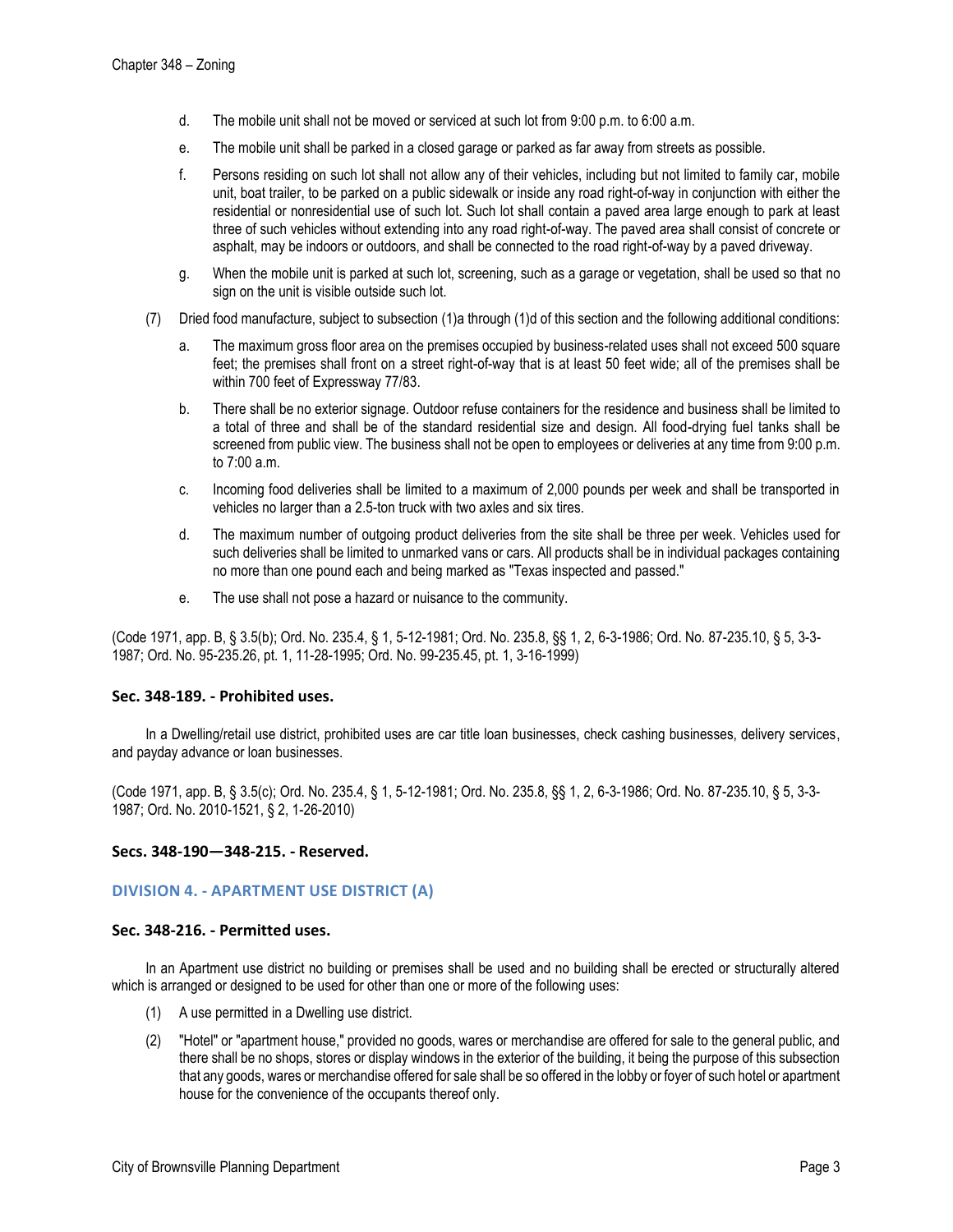- (3) "Boardinghouse" or "lodging house;" "tourist camp," provided no goods or materials of any sort are sold on the premises.
- (4) Institution of an educational or philanthropic nature, other than a penal or correctional institution.
- (5) Uses customarily incident to any of the uses in this section when located upon the same lot and not involving the conduct of a business, including a customary home occupation engaged in by the occupants of the dwelling on the premises and including the office of a professional person when situated in the same dwelling used by such professional person as his private dwelling; and the sale of fruit, flowers or vegetables, provided no structure is maintained for such purpose. No commercial or other advertising sign shall be permitted as an accessory use, except that a professional person may display a nameplate not exceeding one square foot in area containing the name and occupation of the resident and excepting a sign not exceeding eight square feet in area pertaining to the lease, hire or sale of a building or premises or to activities contained in public or semipublic buildings.

(Code 1971, app. B, § 4; Ord. No. 87-235.12, § 6, 7-7-1987)

## **Sec. 348-217. - Prohibited uses.**

Prohibited uses in an Apartment use district are car title loan businesses, check cashing businesses, and payday advance or loan businesses.

(Ord. No. 2010-1521, § 3, 1-26-2010)

## **Secs. 348-218—348-250. - Reserved.**

## **DIVISION 5. - PROFESSIONAL OFFICE USE DISTRICT (1C)[4]**

Footnotes:

--- (**4**) ---

**Cross reference—** Businesses, ch. 22.

# **Sec. 348-251. - Applicability.**

This division shall apply only to property lying wholly or partly within the boundaries of a Professional Office use district.

(Code 1971, app. B, § 4.6; Ord. No. 89-235.18, § 7, 1-17-1989; Ord. No. 2001-235.49, pt. 2(4.6), 4-24-2001)

#### **Sec. 348-252. - Permitted uses.**

In the Professional Office use district, permitted uses are as follows:

- (1) One-family dwelling; apartment house.
- (2) Church; day care center; private school limited to grades K-12.
- (3) Public school; public college; public library; city park; fire station.
- (4) Residential vehicle sales.
- (5) Required off-road parking to serve the premises.

(Code 1971, app. B, § 4.6(a); Ord. No. 89-235.18, § 7, 1-17-1989; Ord. No. 2001-235.49, pt. 2(4.6), 4-24-2001; Ord. No. 2016- 235.84, pt. 3, 7-5-2016)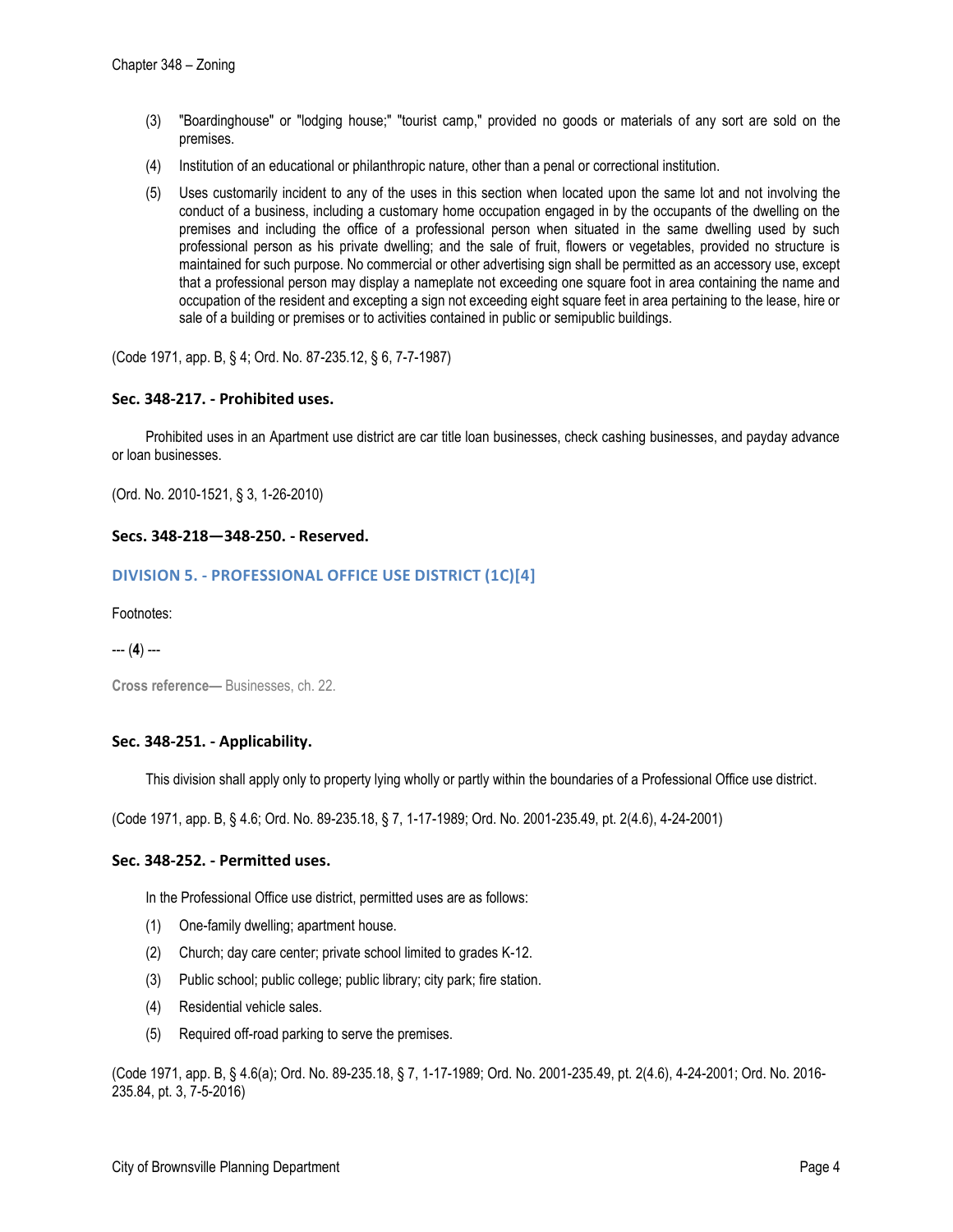## **Sec. 348-253. - Conditional uses.**

In the Professional Office use district, conditional uses are as follows:

- (1) "Office," subject to the following conditions:
	- a. If the office provides services to persons visiting the premises, such services shall be of a professional nature;
	- b. The lot, any outdoor lighting, and all structures shall have a residential appearance, with at least 95 percent of all visible walls and roofs being made of brick, lumber, glass, stone, stucco over masonry, or roof tiles or shingles; and
	- c. No off-road parking shall be provided in the required front, rear, or side yard.
- (2) Signs, subject to the following conditions:
	- a. Temporary signs shall pertain to the sale or rental of the premises and shall not exceed eight square feet in total area; and
	- b. Permanent signs shall pertain to the occupancy of the building; shall not be artificially illuminated; shall have a total area per lot of not more than 0.4 square feet for each linear foot of the front line of the lot; and shall either be mounted flat against the building or be no further than five feet from the building, no higher than five feet above the natural grade of the lot, and parallel to the building.
- (3) Other accessory uses, subject to the condition that the accessory use shall not pose a hazard to the community and shall not provide any external evidence of its existence.

(Code 1971, app. B, § 4.6(b); Ord. No. 89-235.18, § 7, 1-17-1989; Ord. No. 2001-235.49, pt. 2(4.6), 4-24-2001)

## **Sec. 348-254. - Prohibited uses.**

In the Professional Office use district, prohibited uses are as follows:

- (1) Hospital; clinic operated by more than two professionals; veterinary office.
- (2) "Group quarters."
- (3) Financial institution.
- (4) "Delivery service."
- (5) On-premises sale, rental, or manufacture of goods, except as permitted by section 348-253(3).
- (6) Car title loan businesses, check cashing businesses, and payday advance or loan businesses.

(Code 1971, app. B, § 4.6(c); Ord. No. 89-235.18, § 7, 1-17-1989; Ord. No. 2001-235.49, pt. 2(4.6), 4-24-2001; Ord. No. 2010- 1521, § 4, 1-26-2010)

# **Secs. 348-255—348-280. - Reserved.**

# **DIVISION 6. - LIGHT RETAIL USE DISTRICT (2C)[5]**

Footnotes:

--- (**5**) ---

**Cross reference—** Businesses, ch. 22.

# **Sec. 348-281. - Applicability.**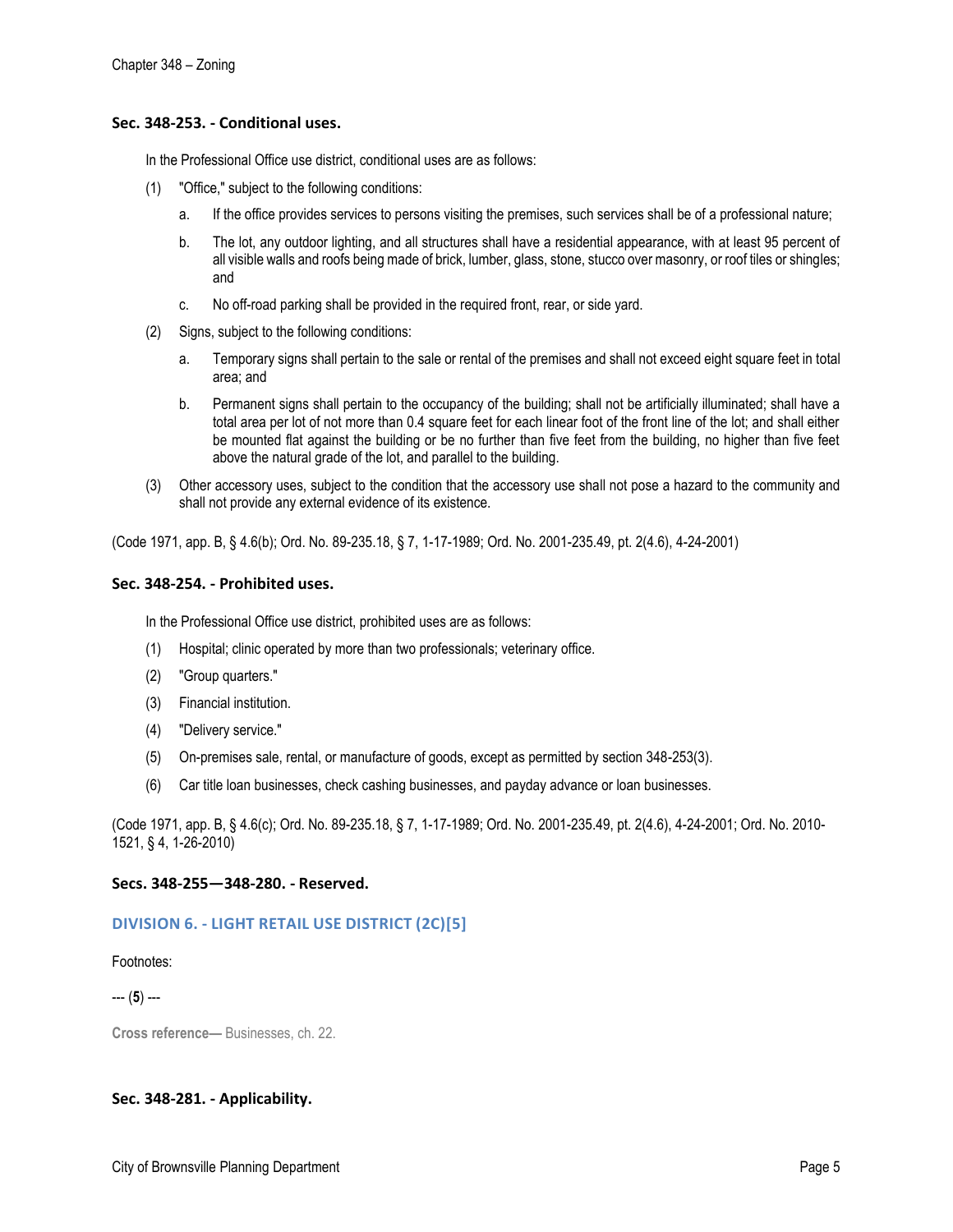This division shall apply only to property lying wholly or partly within the boundaries of a Light Retail use district.

(Code 1971, app. B, § 4.8; Ord. No. 89-235.18, § 6, 1-17-1989; Ord. No. 2001-235.49, pt. 2(4.8), 4-24-2001)

# **Sec. 348-282. - Permitted uses.**

In the Light Retail use district, permitted uses are as follows:

- (1) One-family dwelling; apartment house.
- (2) Church; day care center; private school limited to grades K-12.
- (3) Public school; public college; public library; city park; fire station.
- (4) Residential vehicle sales.
- (5) Required off-road parking to serve the premises.

(Code 1971, app. B, § 4.8(a); Ord. No. 89-235.18, § 6, 1-17-1989; Ord. No. 2001-235.49, pt. 2(4.8(A)), 4-24-2001; Ord. No. 2016-235.84, pt. 4, 7-5-2016)

# **Sec. 348-283. - Conditional uses.**

In the Light Retail use district, conditional uses are as follows:

- (1) Conditional uses, subject to the following conditions:
	- a. The lot, any outdoor lighting, and all structures shall have a residential appearance, with at least 95 percent of all visible walls and roofs being made of brick, lumber, glass, stone, stucco over masonry, or roof tiles or shingles;
	- b. The use shall not be located in the required front yard or side yard;
	- c. The maximum gross floor area on the premises occupied by nonresidential uses shall not exceed 3,000 square feet; and
	- d. No business, other than a "bed and breakfast," shall be open to the public at any time from 2:00 a.m. to 7:00 a.m.
- (2) Other school, except karate/Judo school.
- (3) Other "nonprofit organization."
- (4) Bed and breakfast.
- (5) Office.
- (6) "Personal service outlet."
- (7) Retail sale of new office equipment, furniture, or supplies.
- (8) Retail sale of new "household items."
- (9) Retail sale of nonalcoholic beverages or food for off-premises consumption.
- (10) Wet store, subject to the additional conditions set forth in section 348-343(4).
- (11) "Dry restaurant."
- (12) "Wet restaurant," subject to the additional conditions set forth in section 348-343(5).
- (13) Signs, subject to the additional condition that permanent signs shall pertain to the occupancy of the building and shall not be artificially illuminated after business hours.
- (14) Other accessory uses, subject to the additional condition that the accessory use shall not pose a hazard to the community and shall not provide any external evidence of its existence.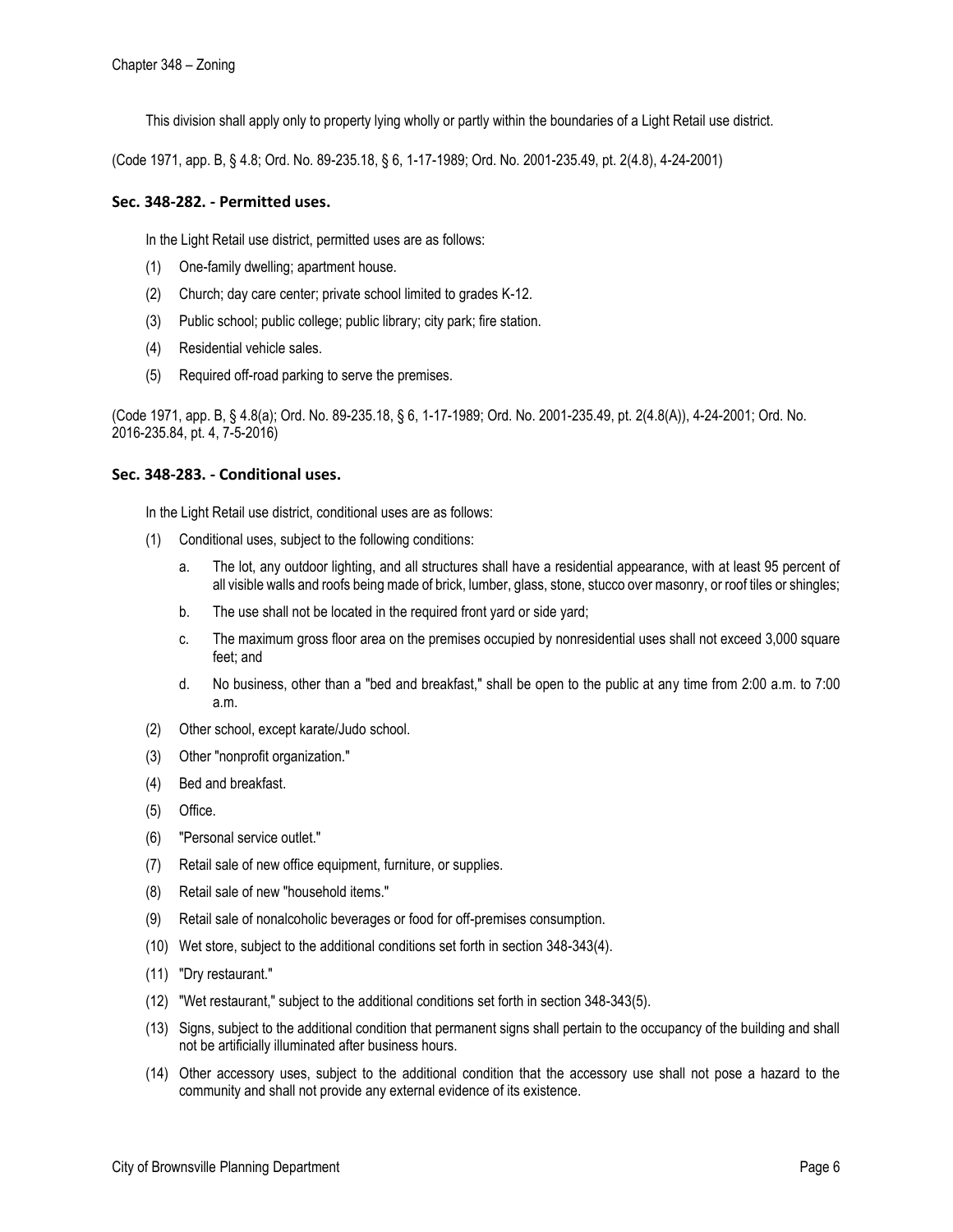(Code 1971, app. B, § 4.8(b); Ord. No. 89-235.18, § 6, 1-17-1989; Ord. No. 2001-235.49, pt. 2(4.8(B)), 4-24-2001)

#### **Sec. 348-284. - Prohibited uses.**

In the Light Retail use district, prohibited uses are as follows:

- (1) Hospital; clinic operated by more than four professionals; veterinary office.
- (2) Group quarters.
- (3) "Money exchange business."
- (4) Fast-food, quick-print, quick-photo, or similar business.
- (5) For-profit sale of any used or secondhand item.
- (6) For-profit sale, repair, painting, washing, parking, or other servicing of vehicles, trailers, tires, parts, oil, fuel, or similar items.
- (7) Delivery service, drive-up window, curb service, or heliport.
- (8) Sale of firewood, major appliances, or building materials.
- (9) Amusement arcade, appliance repair, gym, laundromat, dry cleaner, "miniwarehouse," mortuary, or "sexually oriented business."
- (10) On-premises rental, lease, or manufacture of goods, except as permitted by section 348-283(14).
- (11) Car title loan businesses, check cashing businesses, and payday advance or loan businesses.

(Code 1971, app. B, § 4.8(c); Ord. No. 89-235.18, § 6, 1-17-1989; Ord. No. 2001-235.49, pt. 2(4.8(C)), 4-24-2001; Ord. No. 2010-1521, § 5, 1-26-2010)

# **Sec. 348-285. - Landscaping.**

In the Light Retail use district, landscaping shall be provided as follows:

- (1) At least 20 percent of the required "front yard" shall be landscaped.
- (2) The area between the road pavement and the "lot line" shall not be paved, except for permitted driveways, sidewalks, curbs, or roads.

(Code 1971, app. B, § 4.8(d); Ord. No. 89-235.18, § 6, 1-17-1989; Ord. No. 2001-235.49, pt. 2(4.8(D)), 4-24-2001)

# **Secs. 348-286—348-310. - Reserved.**

# **DIVISION 7. - MEDIUM RETAIL USE DISTRICT (3C)[6]**

#### Footnotes:

--- (**6**) ---

**Cross reference—** Businesses, ch. 22.

# **Sec. 348-311. - Applicability.**

This division shall apply only to property lying wholly or partly within the boundaries of a Medium Retail use district.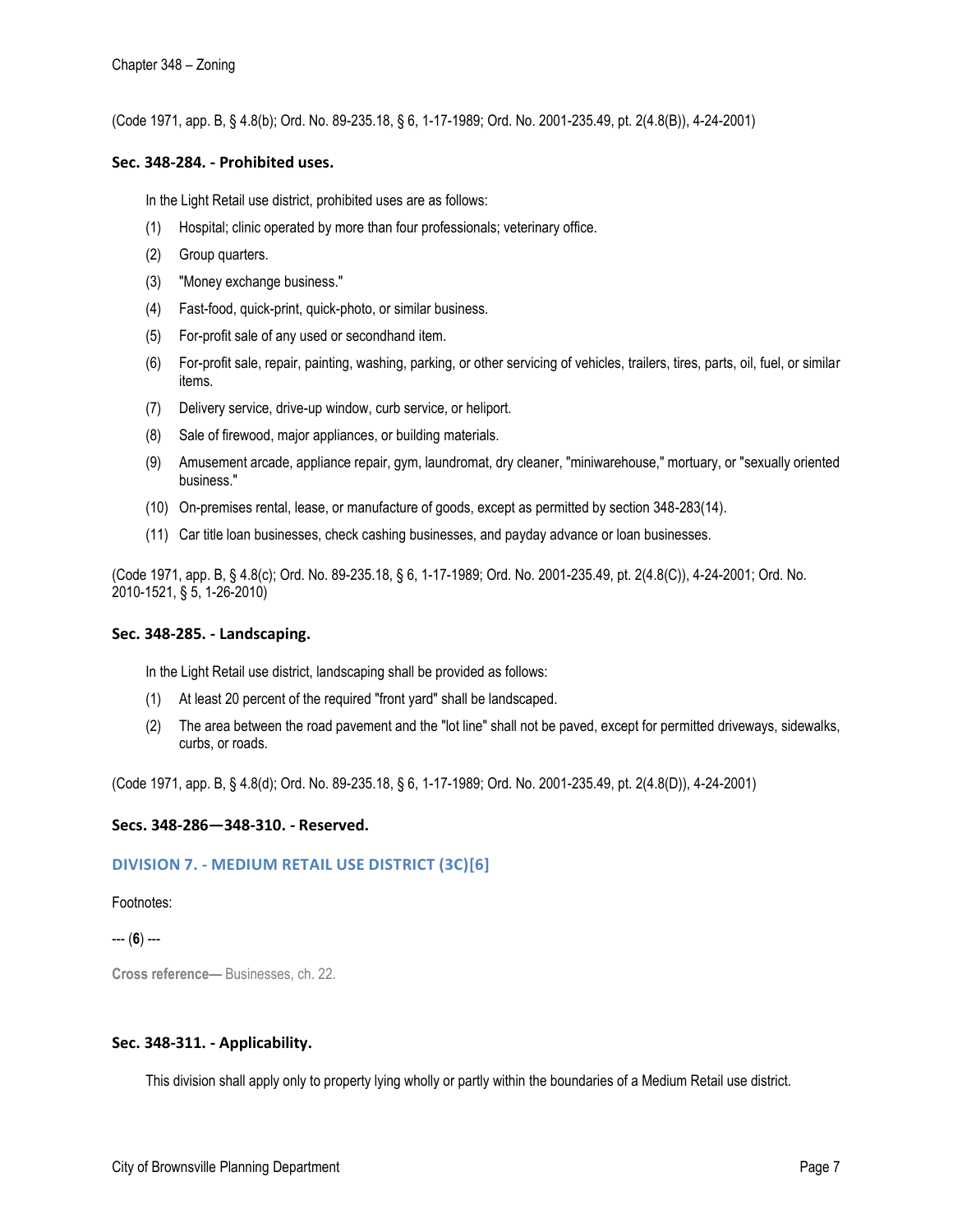(Code 1971, app. B, § 4.9; Ord. No. 89-235.18, § 5, 1-17-1989; Ord. No. 2001-235.49, pt. 2(4.9), 4-24-2001)

## **Sec. 348-312. - Permitted uses.**

In a Medium Retail use district, permitted uses are as follows:

- (1) One-family dwelling; apartment house.
- (2) Church; day care center; private school limited to grades K-12.
- (3) Public school; public college: public library; city park; fire station.
- (4) Residential vehicle sales.
- (5) Required off-road parking to serve the premises.

(Code 1971, app. B, § 4.9(a); Ord. No. 89-235.18, § 5, 1-17-1989; Ord. No. 2001-235.49, pt. 2(4.9(A)), 4-24-2001; Ord. No. 2016-235.84, pt. 5, 7-5-2016)

## **Sec. 348-313. - Conditional uses.**

In a Medium Retail use district, conditional uses are as follows, subject to the condition that the maximum gross floor area on the premises occupied by nonresidential uses shall not exceed 10,000 square feet.

- (1) Other school.
- (2) Other nonprofit organization.
- (3) Hotel; motel; tourist camp; boardinghouse or lodging house.
- (4) Office.
- (5) Personal service outlet.
- (6) Retail sale of new office equipment, furniture, or supplies.
- (7) Retail sale of new household items.
- (8) Retail sale of nonalcoholic beverages or food for off-premises consumption.
- (9) Wet store, subject to the additional conditions set forth in section 348-343(4).
- (10) Dry restaurant.
- (11) Wet restaurant, subject to the additional conditions set forth in section 348-343(5).
- (12) Signs, subject to the additional condition that permanent signs shall pertain to the occupancy of the building.
- (13) Other accessory uses, subject to the additional condition that the accessory use shall not pose a hazard or nuisance to the community.

(Code 1971, app. B, § 4.9(b); Ord. No. 89-235.18, § 5, 1-17-1989; Ord. No. 2001-235.49, pt. 2(4.9(B)), 4-24-2001)

#### **Sec. 348-314. - Prohibited uses.**

In a Medium Retail use district, prohibited uses are as follows:

- (1) Hospital; veterinary offices.
- (2) Group quarters.
- (3) Money exchange business.
- (4) For-profit sale of any used or secondhand item, other than antique store.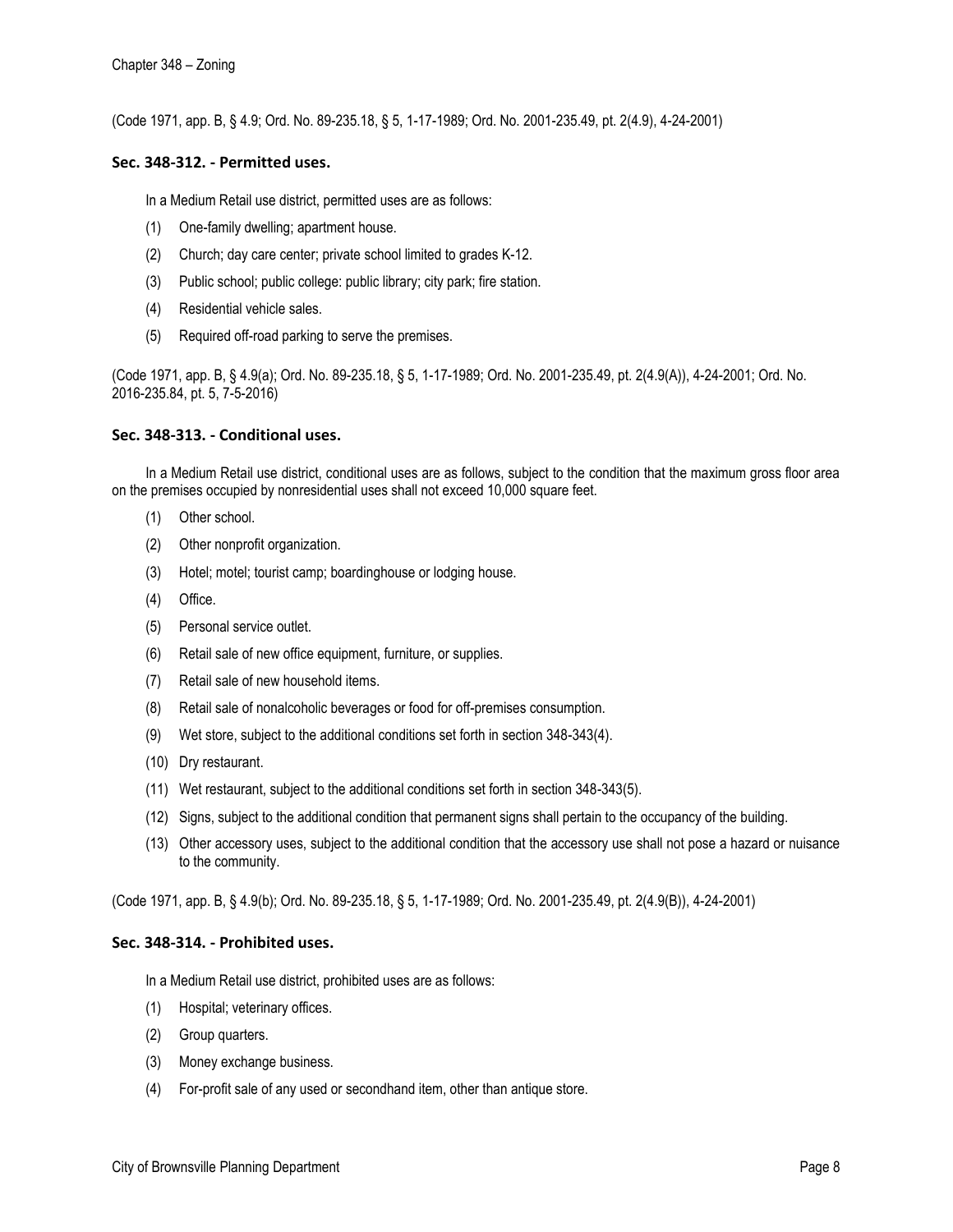- (5) For-profit sale, repair, painting, washing, or parking of: vehicles, trailers, tires, or parts.
- (6) Heliport.
- (7) Sale of building materials.
- (8) Amusement arcade, appliance repair, miniwarehouse, mortuary, or sexually oriented business.
- (9) On-premises rental, lease, or manufacture of goods, except as permitted by section 348-313(14).
- (10) Car title loan businesses, check cashing businesses, and payday advance or loan businesses.

(Code 1971, app. B, § 4.9(c); Ord. No. 89-235.18, § 5, 1-17-1989; Ord. No. 98-235.41, pt. 1, 8-4-1998; Ord. No. 2001-235.49, pt. 2(4.9(C)), 4-24-2001; Ord. No. 2010-1521, § 6, 1-26-2010)

## **Secs. 348-315—348-340. - Reserved.**

## **DIVISION 8. - GENERAL RETAIL USE DISTRICT (4C)[7]**

Footnotes:

--- (**7**) ---

**Cross reference—** Businesses, ch. 22.

## **Sec. 348-341. - Applicability.**

This division shall apply only to property lying wholly or partly within the boundaries of a General Retail use district.

(Code 1971, app. B, § 5.1; Ord. No. 89-235.18, § 4, 1-17-1989; Ord. No. 89-235.19, § 1, 4-18-1989; Ord. No. 2001-235.49, pt. 2(5.1), 4-24-2001)

#### **Sec. 348-342. - Permitted uses.**

In a General Retail use district, permitted uses are as follows:

- (1) Any use or accessory use permitted in a Light Retail or Medium Retail use district.
- (2) On-premises sign.
- (3) Bank, hotel, office, studio; retail nursery, retail greenhouse; ice delivery station; electric substation.
- (4) Dry restaurant; theater; miniature golf course; tourist camp.
- (5) Mortuary.
- (6) On-premises or off-premises parking of passenger vehicles by customers or employees of any premises.
- (7) Amusement arcade with no more than five gaming devices per building.

(Code 1971, app. B, § 5.1(a); Ord. No. 89-235.18, § 4, 1-17-1989; Ord. No. 89-235.19, § 1, 4-18-1989; Ord. No. 2001-235.49, pt. 2(5.1(A)), 4-24-2001; Ord. No. 2003-235.57, pt. 3, 3-18-2003; Ord. No. 2016-235.84, pt. 6, 7-5-2016)

## **Sec. 348-343. - Conditional uses.**

In a General Retail use district, conditional uses are as follows:

(1) Pressing, dry cleaning, or dyeing establishment, subject to the condition that no more than ten people shall be employed on the premises.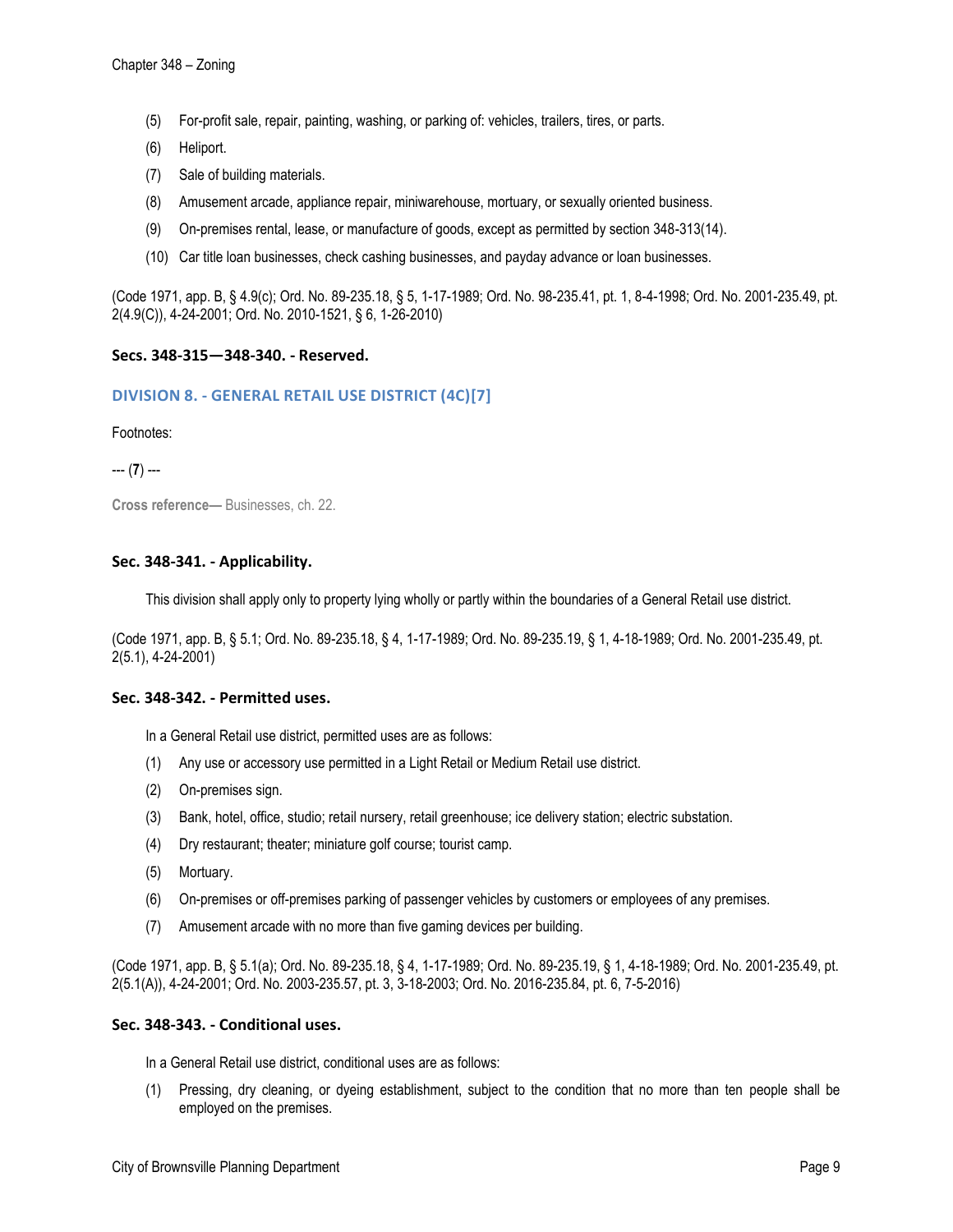- (2) Gasoline filling station; tire repair or battery shop; "public garage;" all subject to the condition that the use's property line shall be no closer than 300 feet to each property line of any college, school, church, hospital, public park, or public playground.
- (3) Veterinary clinic, subject to the following conditions:
	- a. The use shall be entirely contained within soundproofed buildings equipped with complete odor-control and sanitation facilities; and
	- b. Services shall be provided only for small animals such as dogs and cats.
- (4) Wet store, subject to the following conditions:
	- a. The premises shall front on an existing arterial or collector; and
	- b. The premises shall nowhere be within a radius of 200 feet from public-school property.
- (5) Wet restaurant, subject to the following conditions:
	- a. The premises shall nowhere be within a radius of 200 feet from public-school property; and
	- b. The premises shall be inside downtown or shall be an "existing heritage site" or front on any of the following "thoroughfares":
		- 1. East 14th ST.
		- 2. Expressway 77/83.
		- 3. FM 511 (from SH 48 to Charmaine RD).
		- 4. Mexico ST.
		- 5. Central BLVD (from Jefferson ST to FM 802).
		- 6. FM 802 (from Weslaco RD to Dana AVE).
		- 7. International BLVD (from Southmost RD to Jackson ST).
		- 8. Paredes Line RD (from Price RD to Boca Chica BLVD).
		- 9. East Elizabeth ST (from International BLVD to Ringgold RD).
		- 10. Billy Mitchell BLVD (from Iowa AVE to eastern end).
		- 11. Old Port Isabel RD (eastern side from Robin Hood DR to East Price RD).
		- 12. Old Port Isabel RD (western side from Columbus DR to Price RD).
		- 13. East 7th ST (from Expressway 77/83 to Jackson ST).
		- 14. East 6th ST (from Ringgold ST to Jackson ST).
		- 15. Southmost RD (from International BLVD to Esperanza RD).
		- 16. West Price RD (from Central BLVD to Barnard RD).
		- 17. Price RD (from Paredes Line RD to Old Alice RD).
		- 18. Sam Perl BLVD.
		- 19. Palm BLVD (from Calle Retama to railroad north of Belvedere).
		- 20. Boca Chica BLVD (south side from Reina Esther to Expressway 77/83).
		- 21. Boca Chica BLVD (north side from Reina Esther to east line of lot 11 of block B of Ebony Acres Addition).
		- 22. Paredes Line RD (from Old Coffee Port RD to Avenida Gregory).
		- 23. Old U.S. 77 (from Morrison RD to Expressway 77/83).
		- 24. Pablo Kisel BLVD (from Expressway 77/83 to Morrison RD).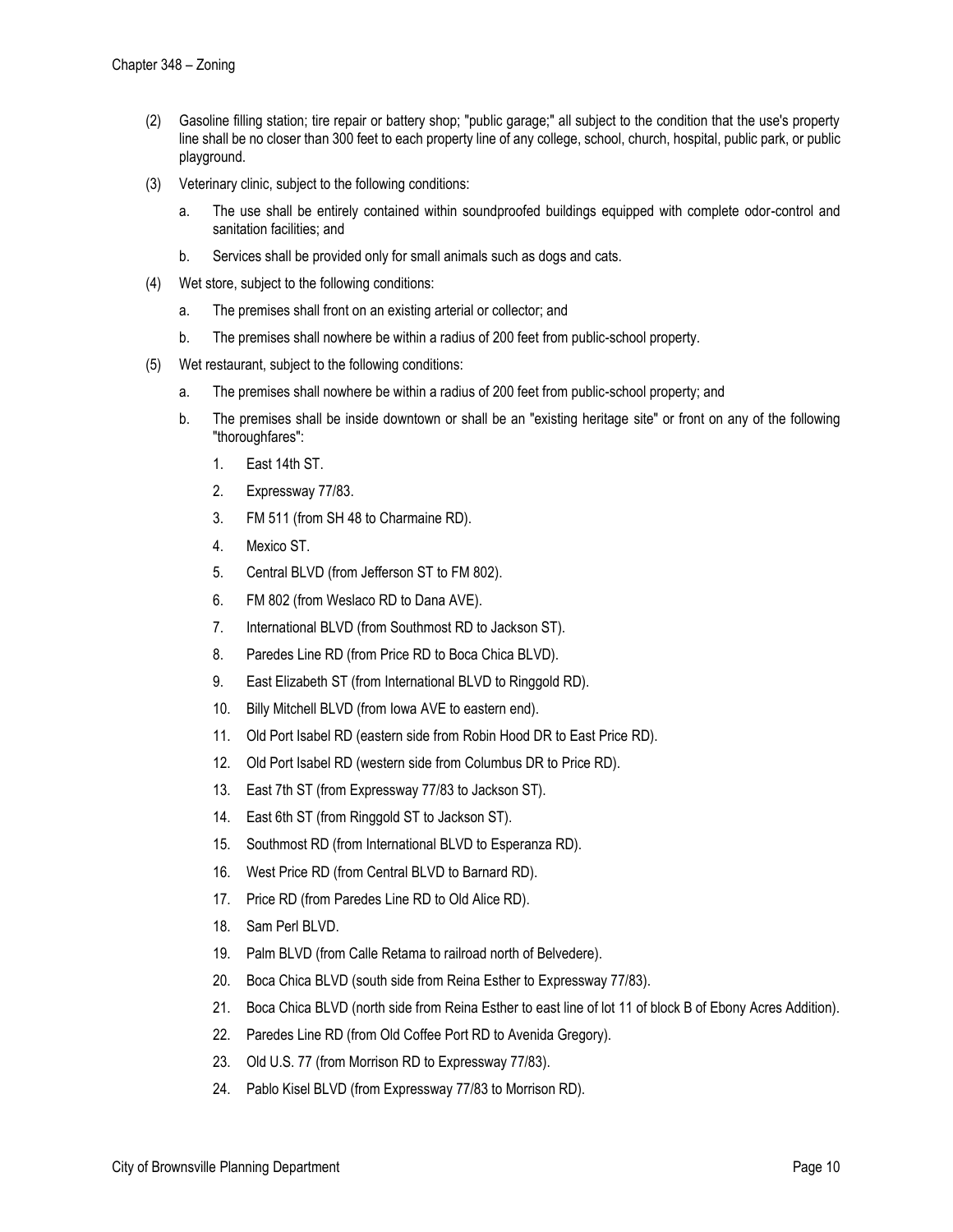- 25. Hudson BLVD (from FM 802 to Resaca Calmada).
- 26. Dockberry RD (from Indiana AVE to Illinois AVE).
- (6) Bar, subject to the following conditions:
	- a. The premises shall nowhere be within a radius of 400 feet from public-school property or "charity" property; and
	- b. The premises shall front on an arterial where both sides of the arterial are zoned to General Retail "H" or less restrictive classification, with such arterial being limited to any of the following:
		- 1. East 14th ST (from Lincoln ST to FM 802).
		- 2. Expressway 77/83 (from Boca Chica BLVD to McAllen RD [Morrison RD]).
		- 3. Boca Chica BLVD (from Expressway 77/83 to Reina Esther).
		- 4. Mexico ST (from Palm BLVD to eastern end).
		- 5. Central BLVD (from Los Ebanos BLVD to FM 802).
		- 6. FM 802 (from Central BLVD to Dana AVE).
		- 7. International BLVD (from Southmost RD to Harrison ST).
		- 8. Paredes Line RD (from Boca Chica BLVD to Los Ebanos BLVD).
		- 9. East Elizabeth ST (from International BLVD to Ringgold RD).
		- 10. Billy Mitchell BLVD (from Iowa AVE to eastern end).
		- 11. Paredes Line RD (from Old Coffee Port RD to Avenida Gregory).
		- 12. Hudson BLVD (from FM 802 to Resaca Calmada).
- (7) Money exchange business, subject to the condition that the premises shall be inside downtown or front on the thoroughfare of International BLVD (from Ringgold ST to Madison ST).
- (8) Retail sale/rental of goods or services, except as otherwise specified; subject to the condition that no such goods shall be located outdoors in public view.
- (9) Amusement arcade with more than five gaming devices per building, subject to all the following conditions: If the building portion of the premises is within a radius of 200 feet from a Dwelling, Apartment, or Dwelling/retail use district or if the premises abuts any such use district, then a prerequisite for the arcade shall be the issuance of a class L permit limited to landscaping, screening, lighting, parking, noise, or similar matters (exclusive of hours of operation).
- (10) Off-premises sign, subject to the following conditions:
	- a. If facing a freeway, such sign shall have a state outdoor advertising sign permit;
	- b. If facing any other "state-maintained arterial," such sign shall comply with the same standards as used by the state for freeways inside a city, except that a large sign (greater than 75 square feet) shall not be erected closer than 1,000 feet from another off-premises large sign on the same side of the street and except that a small sign (equal to or less than 75 square feet) shall not be erected closer than 500 feet from another off-premises sign on the same side of the street; or
	- c. If facing any other street, such sign shall be no larger than 75 square feet, shall not be erected closer than 500 feet from another off-premises sign on the same side of the street, shall have no part of the sign higher than 16 feet above the centerline grade of the street, and shall have no artificial illumination.
- (11) Car title loan businesses, check cashing businesses, and payday advance or loan businesses, subject to the following conditions:
	- a. Such businesses are registered with the City of Brownsville as required by section 22-625 of the City of Brownsville Business Code; and
	- b. Such businesses shall be located at least 1,000 feet from any lot zoned or used for residential purposes when measured from the nearest property lines.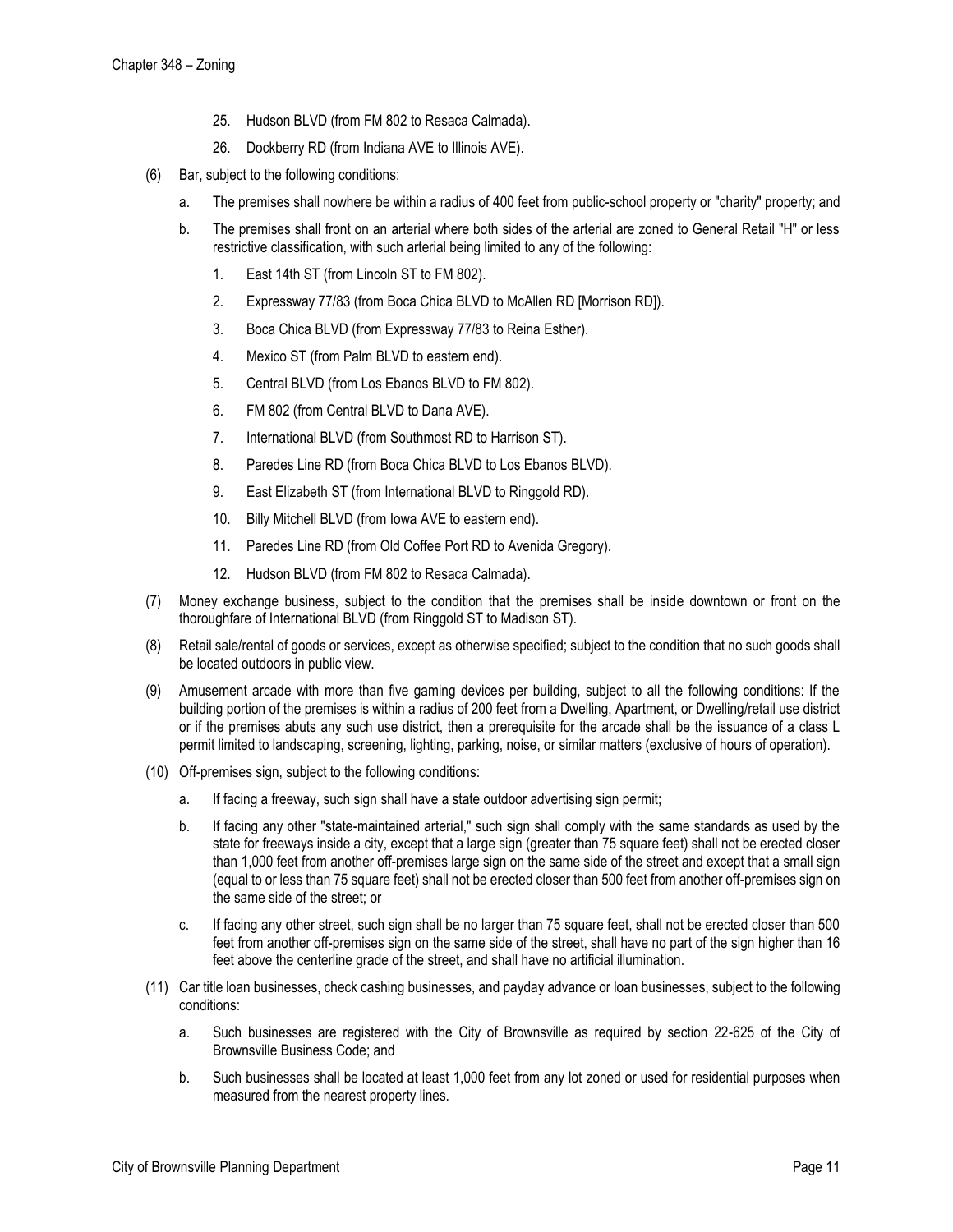(12) Other accessory uses, subject to the condition that the accessory use shall not pose a hazard or nuisance to the community.

(Code 1971, app. B, § 5.1(b); Ord. No. 89-235.18, § 4, 1-17-1989; Ord. No. 89-235.19, § 1, 4-18-1989; Ord. No. 96-235.33, pts. 1, 2, 6-14-1996; Ord. No. 98-235.36, pt. 1, 2-24-1998; Ord. No. 98-235.37, pts. 1—4, 6-2-1998; Ord. No. 99-235.46, pt. 1, 8-24- 1999; Ord. No. 2000-235.47, pt. 1, 11-7-2000; Ord. No. 2001-235.49, pt. 2(5.1(B)), 4-24-2001; Ord. No. 2002-235.54, pt. 1, 6-25- 2002; Ord. No. 2002-235.55, pt. 1, 6-25-2002; Ord. No. 2002-235.56, pt. 1, 6-25-2002; Ord. No. 2003-235.57, pt. 2, 3-18-2003; Ord. No. 2010-1521, § 7, 1-26-2010)

## **Sec. 348-344. - Prohibited uses.**

- In a General Retail use district, prohibited uses are as follows:
- (1) "Bulk apparel store;" "flea market."
- (2) Sexually oriented business.

(Code 1971, app. B, § 5.1(c); Ord. No. 89-235.18, § 4, 1-17-1989; Ord. No. 89-235.19, § 1, 4-18-1989; Ord. No. 98-235.40, pt. 1, 6-23-1998; Ord. No. 2001-235.49, pt. 2(5.1(C)), 4-24-2001)

## **Secs. 348-345—348-370. - Reserved.**

# **DIVISION 9. - LIGHT COMMERCIAL USE DISTRICT (5C)[8]**

Footnotes:

--- (**8**) ---

**Cross reference—** Businesses, ch. 22.

#### **Sec. 348-371. - Applicability.**

This division shall apply only to property lying wholly or partly within the boundaries of a Light Commercial use district.

(Code 1971, app. B, § 5.4; Ord. No. 89-235.18, § 3, 1-17-1989; Ord. No. 2001-235.49, pt. 2(5.4), 4-24-2001)

#### **Sec. 348-372. - Permitted uses.**

In a Light Commercial use district, permitted uses are as follows:

- (1) Any use or accessory use permitted in Light Retail, Medium Retail, or General Retail use district.
- (2) Miniwarehouse.

(Code 1971, app. B, § 5.4(a); Ord. No. 89-235.18, § 3, 1-17-1989; Ord. No. 2001-235.49, pt. 2(5.4(A)), 4-24-2001; Ord. No. 2016-235.84, pt. 7, 7-5-2016)

## **Sec. 348-373. - Conditional uses.**

In a Light Commercial use district, conditional uses are as follows:

(1) Carwash; outdoor sale, lease, or rental of new and/or used "passenger vehicles;" all subject to the condition that the premises shall have frontage on a state-maintained arterial or on the thoroughfare of East 14th ST, (north of Expressway 77/83).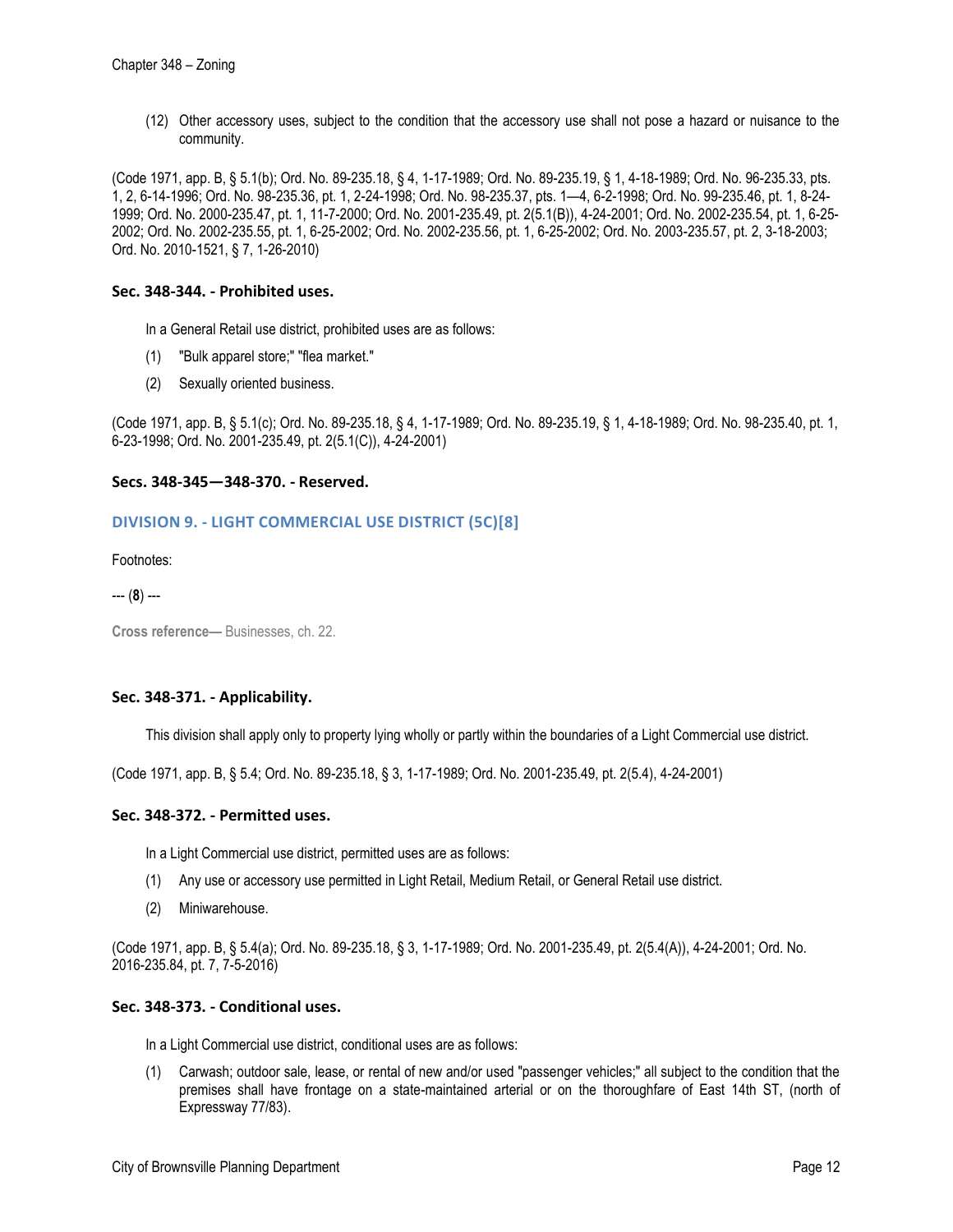- (2) Wholesale showroom/office, subject to the following conditions:
	- a. The use shall involve neither used or secondhand goods nor the sale or storage or handling of any goods in bulk;
	- b. Any accessory warehouse shall be attached to the showroom and shall be no larger than the showroom/office; and
	- c. Areas for loading or unloading goods via "commercial vehicles" shall be screened from public view.
- (3) Other accessory uses, subject to the condition that the accessory use shall not pose a hazard or nuisance to the community.

(Code 1971, app. B, § 5.4(b); Ord. No. 89-235.18, § 3, 1-17-1989; Ord. No. 2001-235.49, pt. 2(5.4(B)), 4-24-2001)

## **Sec. 348-374. - Prohibited uses.**

In a Light Commercial use district, prohibited uses are as follows:

- (1) Bulk apparel store; flea market.
- (2) Sexually oriented business.

(Code 1971, app. B, § 5.4(C); Ord. No. 98-235.40, pt. 2, 6-23-1998; Ord. No. 2001-235.49, pt. 2(5.4(C)), 4-24-2001)

## **Secs. 348-375—348-400. - Reserved.**

# **DIVISION 10. - MEDIUM COMMERCIAL USE DISTRICT (6C)[9]**

#### Footnotes:

--- (**9**) ---

**Cross reference—** Businesses, ch. 22.

#### **Sec. 348-401. - Applicability.**

This division shall apply only to property lying wholly or partly within the boundaries of a Medium Commercial use district.

(Code 1971, app. B, § 5.7; Ord. No. 89-235.18, § 2, 1-17-1989; Ord. No. 2001-235.49, pt. 2(5.7), 4-24-2001)

#### **Sec. 348-402. - Permitted uses.**

In a Medium Commercial use district, permitted uses are as follows:

- (1) Any use or accessory use permitted in a Light Retail, Medium Retail, General Retail, or Light Commercial use district.
- (2) Pressing, dry cleaning, or dyeing establishment.
- (3) Gasoline filling station; tire repair or battery shop; public garage.
- (4) Commercial amusement park; skating rink; "dancehall."
- (5) Wholesale sales office; sample room.
- (6) Penal or correctional institution.
- (7) Electroplating; galvanizing.
- (8) Job printing; newspaper printing.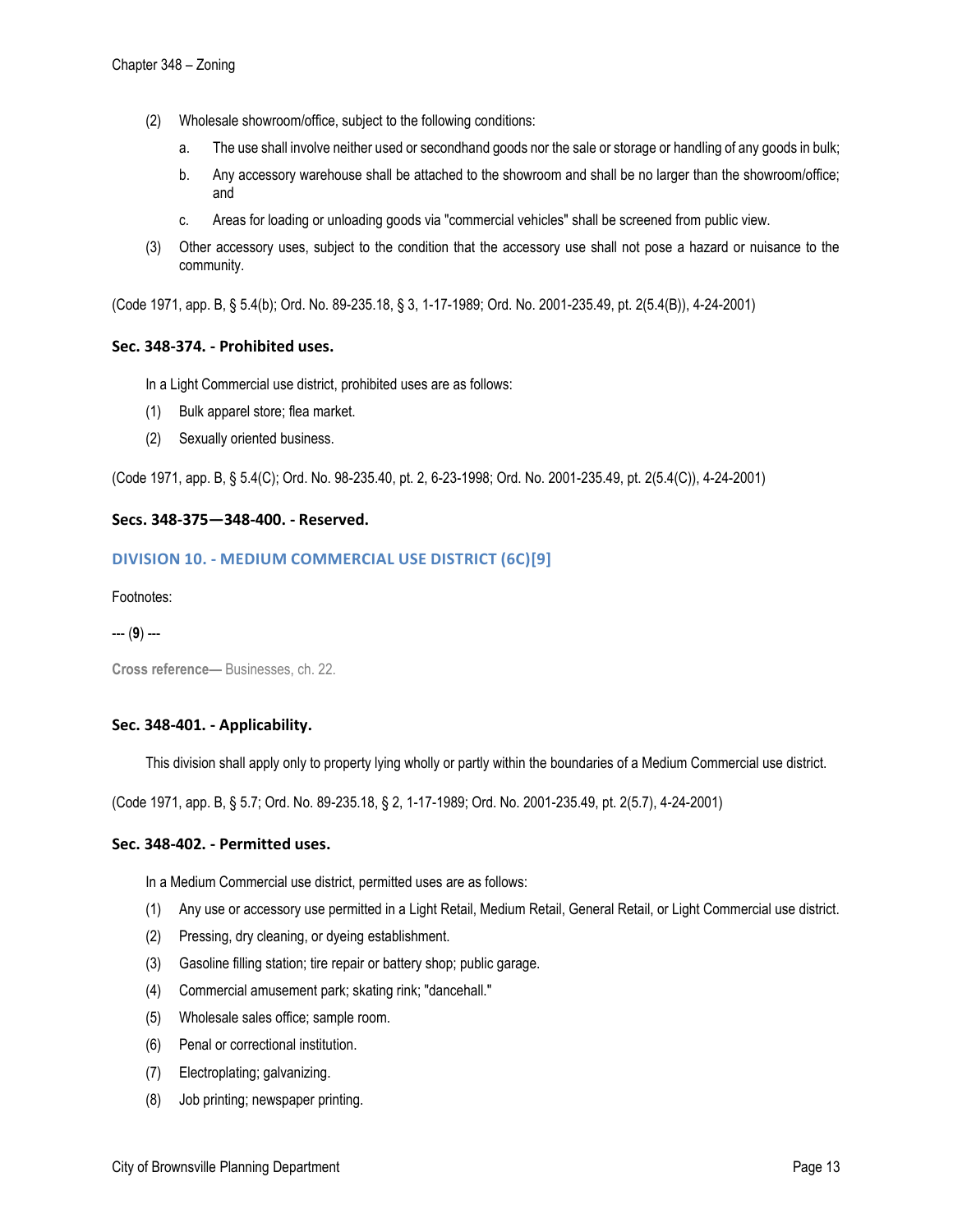- (9) Monument works.
- (10) Bus terminal; storage warehouse; bottling works; ice cream manufacture; laundry; creamery; bakery; freight terminal; truck stop; loading and storage tracks.

(Code 1971, app. B, § 5.7(a); Ord. No. 89-235.18, § 2, 1-17-1989; Ord. No. 2001-235.49, pt. 2(5.7(A)), 4-24-2001; Ord. No. 2016-235.84, pt. 8, 7-5-2016)

## **Sec. 348-403. - Conditional uses.**

In a Medium Commercial use district, conditional uses are as follows:

- (1) Lumberyard; bulk apparel store; flea market; all subject to the condition that the use shall not be located within the fire limits established by the city.
- (2) Outdoor sale/rental of commercial vehicles, subject to the condition that the premises shall have at least 100 feet of frontage on any of the following thoroughfares:
	- a. East 14th ST. (north of Expressway 77/83).
	- b. Southmost Road (from East 14th ST. to Tulipan ST.).
- (3) Sexually oriented business, subject to the following conditions:
	- a. The premises shall front on a non-thoroughfare where both sides of the nonthoroughfare are zoned to Medium Commercial or less restrictive use district;
	- b. The premises shall nowhere be within a radius of 150 feet from any thoroughfare;
	- c. The premises shall nowhere be within a radius of 1,000 feet from school property, nonprofit-organization property, public park, Dwelling use district, Dwelling/retail use district, or Apartment use district;
	- d. The premises shall be completely surrounded by an entirely opaque screening fence at least eight feet high, except that the fence shall be set back six feet from any "front line of the lot" and shall have no gate or other opening through which parked vehicles or any other part of the use may be publicly visible at any time;
	- e. The premises shall have no public display of any sign, banner, flag, pennant, balloon, photograph, symbol, art, statuary, sculpture, representational architecture, neon light, fluorescent color, patterned or multicolored roof/wall/fence, or similar feature, with the following exceptions:
		- 1. One street address number, with such number being black and being no more than four inches tall; and
		- 2. One permanent on-premises sign which shall pertain to the occupancy of the building, shall not be artificially illuminated, shall have a total area per lot of not more than 0.4 square feet for each linear foot of the front line of the lot, shall be mounted flat against the required front screening fence with the top of the sign being no higher than five feet above the natural grade of the lot, shall be black and/or white, shall not directly or indirectly indicate that the nature of the use may be a sexually oriented business;
	- f. The use shall have no off-premises sign located inside this city's territorial jurisdiction;
	- g. A class W permit shall have been issued for such use; and
	- h. The conditions in this subsection shall always be applicable, even if a specific-use ordinance is approved, a zoning board application is approved, or the premises are zoned to a use district less restrictive than Medium Commercial.
- (4) Sale of mobile homes or manufactured homes, subject to the following conditions:
	- a. The premises shall front on a state-maintained arterial.
	- b. For each such home, the minimum setback from the boundaries of the premises shall be 25 feet for the front yard and ten feet for the side or rear yard.
	- c. For each such home, the minimum setback from any other such home shall be six feet.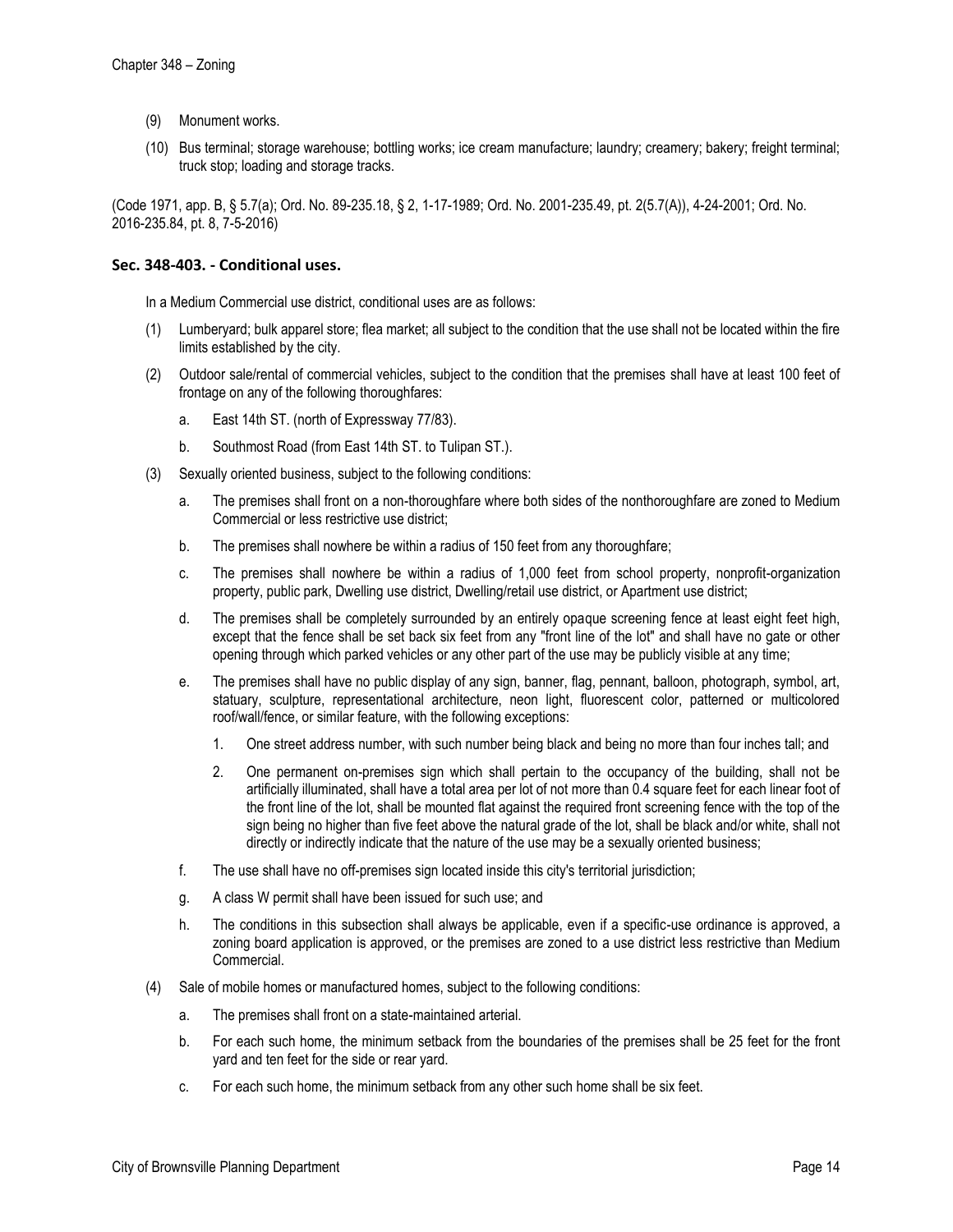- d. Asphalt or concrete pavement shall be installed on all areas used for parking, maneuvering, or transporting any such home.
- e. Each such home shall be fully skirted.
- f. If a federal tropical storm or hurricane watch or warning is issued for the county, the following preparations shall be commenced within one hour after such issuance and completed within seven hours after the initial issuance: The tongue of each such remaining home shall be turned into the forecasted peak wind and shall be dropped to the pavement or the ground.
- g. No such home shall be more than ten years old when it enters the premises.
- h. At least 51 percent of all mobile homes or manufactured homes on the premises shall be new.
- (5) Other accessory uses, subject to the condition that the accessory use shall not pose a hazard or nuisance to the community.

(Code 1971, app. B, § 5.7(b); Ord. No. 89-235.18, § 2, 1-17-1989; Ord. No. 98-235.40, pt. 3, 6-23-1998; Ord. No. 2000-235.48, pt. 1, 2-22-2000; Ord. No. 2001-235.49, pt. 2(5.7(B)), 4-24-2001)

## **Secs. 348-404—348-430. - Reserved.**

# **DIVISION 11. - LIGHT INDUSTRIAL USE DISTRICT (7C)[10]**

Footnotes:

--- (**10**) ---

**Cross reference—** Businesses, ch. 22.

# **Sec. 348-431. - Applicability.**

This division shall apply only to property lying wholly or partly within the boundaries of a Light Industrial use district.

(Code 1971, app. B, § 6.1; Ord. No. 89-235.18, § 1, 1-17-1989; Ord. No. 2001-235.49, pt. 2(6.1), 4-24-2001)

#### **Sec. 348-432. - Permitted uses.**

In a Light Industrial use district, permitted uses include any use or accessory use permitted in a Light Retail, Medium Retail, General Retail, Light Commercial, or Medium Commercial use district.

(Code 1971, app. B, § 6.1(a); Ord. No. 89-235.18, § 1, 1-17-1989; Ord. No. 2001-235.49, pt. 2(6.1(A)), 4-24-2001; Ord. No. 2016-235.84, pt. 9, 7-5-2016)

#### **Sec. 348-433. - Conditional uses.**

In a Light Industrial use district, conditional uses are as follows:

- (1) Sale of any goods located outdoors in public view, subject to the condition that the use shall not involve bulk storage or bulk sale.
- (2) Manufacture of any kind, subject to the following conditions:
	- a. The use shall not be listed in division 12 or 13 of this article; and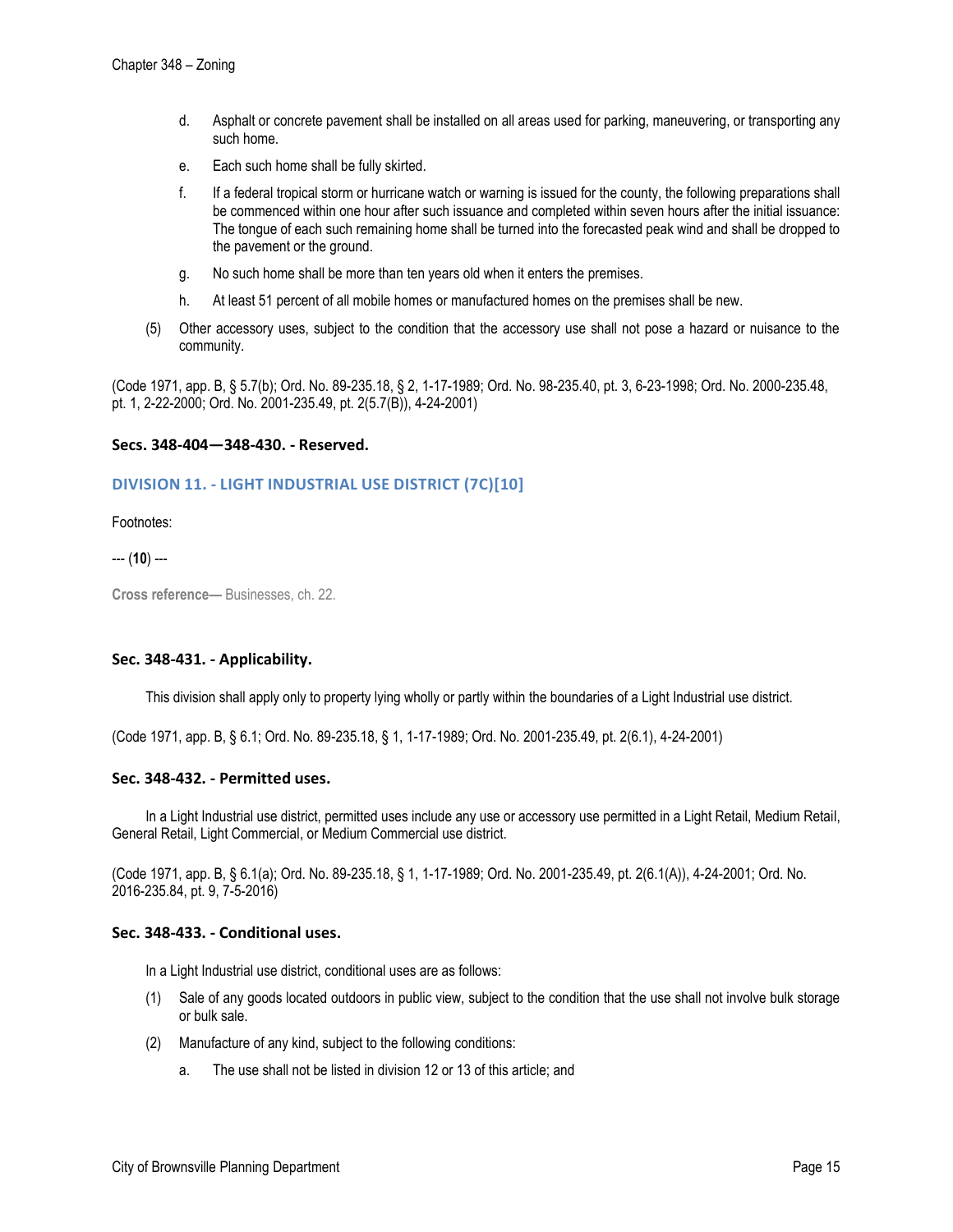b. The use shall not be noxious or offensive because of the emission of smoke, dust, odor, gas, fumes, noise, or vibration.

(Code 1971, app. B, § 6.1(b); Ord. No. 89-235.18, § 1, 1-17-1989; Ord. No. 2001-235.49, pt. 2(6.1(B)), 4-24-2001)

#### **Sec. 348-434. - Prohibited uses.**

In a Light Industrial use district, prohibited uses are any "hazardous material facility."

(Code 1971, app. B, § 6.1(c); Ord. No. 89-235.18, § 1, 1-17-1989; Ord. No. 2001-235.49, pt. 2(6.1(C)), 4-24-2001)

# **Secs. 348-435—348-460. - Reserved.**

# **DIVISION 12. - MEDIUM INDUSTRIAL USE DISTRICT (8C)[11]**

Footnotes:

--- (**11**) ---

**Cross reference—** Businesses, ch. 22.

#### **Sec. 348-461. - Permitted uses.**

In a Medium Industrial use district, no building or premises shall be used and no building shall be erected or structurally altered which is arranged or designed to be used for other than one or more of the following uses:

- (1) Any use or accessory use permitted in a General Retail, Light Commercial, Medium Commercial, or Light Industrial use district.
- (2) Ice manufacture; cold storage plant; canning or preserving plant, pickle, sauerkraut or vinegar manufacture.
- (3) Textile manufacture; flour milling; grain elevator.
- (4) Storage of or the packing of poultry and fish or the dressing or killing of poultry.
- (5) Central power or lighting plant; coal pocket or coal tar trestle; railroad yards; coal hoists; railroad roundhouse; paving plant.
- (6) Wharves, docks, piers.
- (7) Stable; veterinary hospital; disinfectant or insecticide manufacture.
- (8) Bulk storage in the open of any material except junk, scrap iron, scrap paper or rags. Loading or storage tracks; storage in bulk of or warehouse for such material as artificial stone, asphalt, brick, cement, contractor's equipment, coal, coke, cotton, cottonseed, films, feed, fertilizer, grain, gasoline, gravel, glass, grease, hay, hardware, ice, implements, iron, lead, lime, lumber, machinery, oil, paint, plaster, pipe, roofing materials, rope, sand, shop supplies, steel, stone, tar, tarred or creosoted products, terracotta, turpentine, varnish, wood or wool, provided this shall not include the storage in bulk of junk or secondhand material.
- (9) Manufacture or industrial occupation of any kind not listed in subsections (1) through (8) of this section and exclusive of any use listed as a Heavy Industrial use in section 348-491(2) through (9), inclusive.
- (10) Money exchange business.

(Code 1971, app. B, § 7; Ord. No. 88-235.16, § 2, 5-31-1988; Ord. No. 89-235.18, § 17, 1-17-1989; Ord. No. 2001-235.49, pt. 2(7), 4-24-2001)